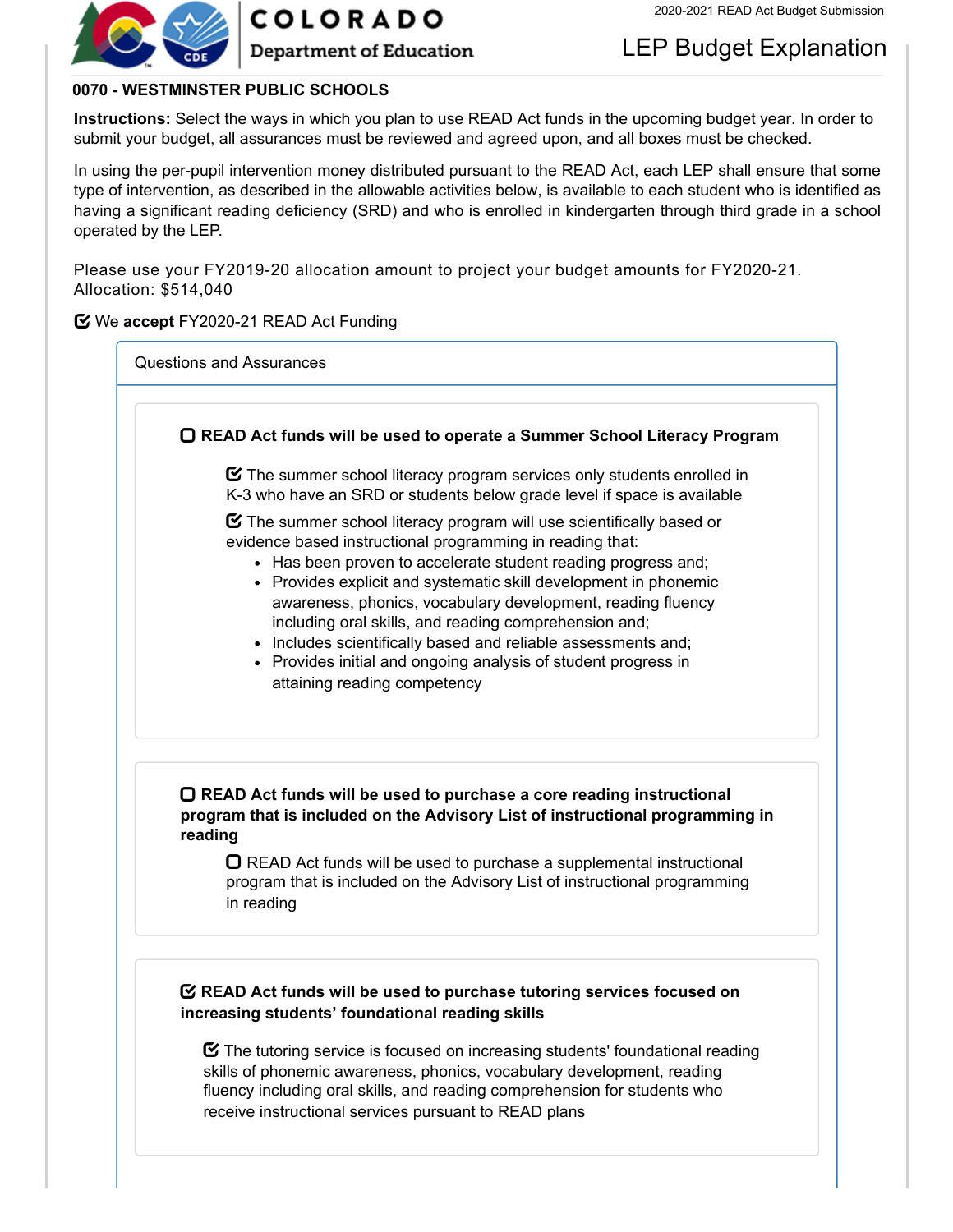**READ Act funds will be used to purchase from a BOCES the services of a reading specialist or reading interventionist who is trained in the science of reading and in teaching the foundational reading skills**

**READ Act funds will be used to provide other targeted, evidence-based or scientifically based intervention services to students who are receiving instructional services, which services are approved by the department**

 $\mathbf C$  READ funds will be used to hire a reading interventionist to provide services which are approved by the department

**READ Act funds will be used to provide technology, including software, which is included on the Advisory List of instructional programming in reading and supporting technologies which may include providing professional development in the effective use of the technology or software**

**READ Act funds will be used to provide professional development programming to support educators in teaching reading. Professional development programming may include hiring a reading coach who is trained in teaching the foundational reading skills to provide job-embedded, ongoing professional development**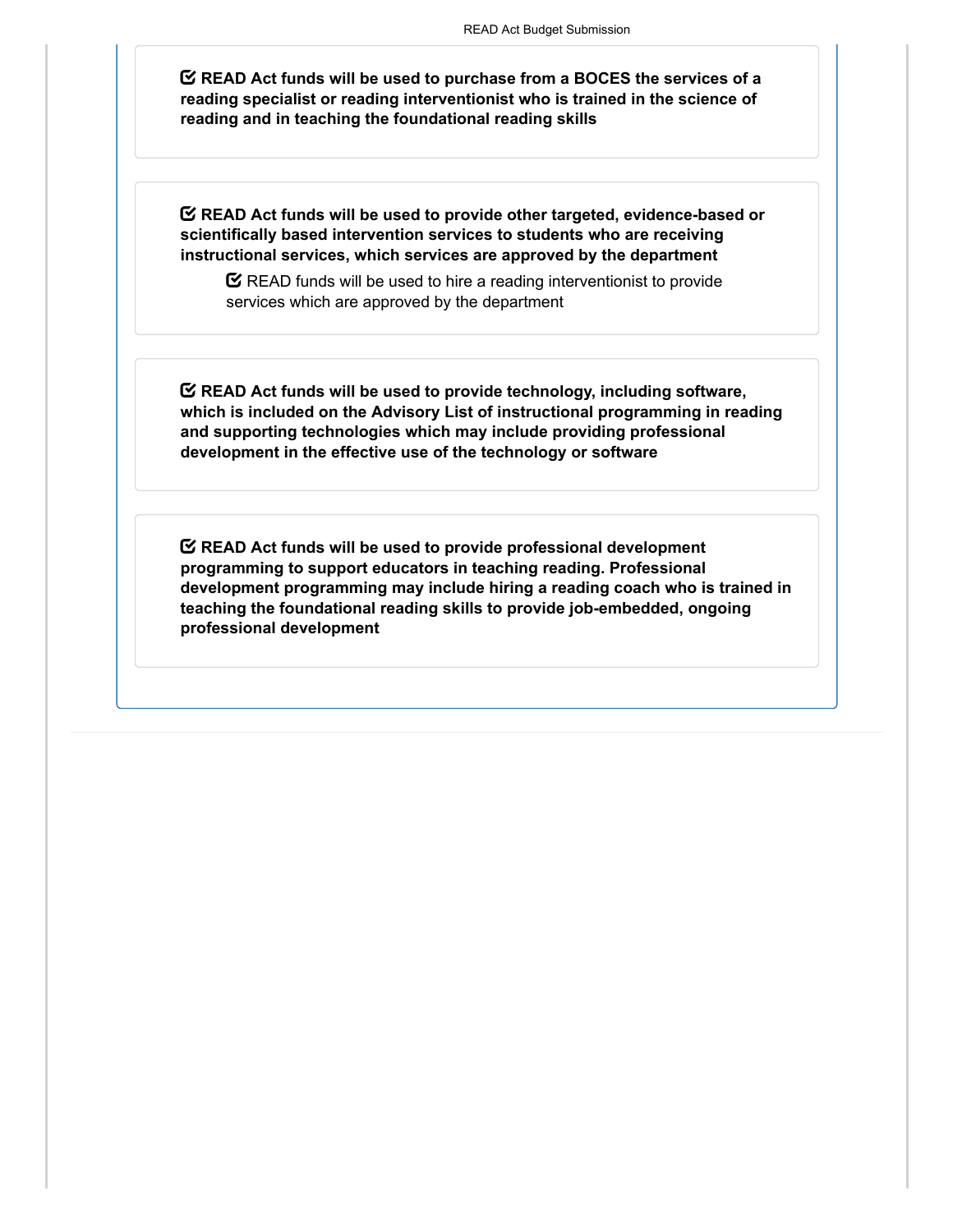# LEP Budget Narrative

**Instructions**: Provide a brief description (no more than 700 words) that addresses each of the questions below. These questions must be completed for any LEP receiving READ Act funds before funds are released.

Implementing Allowable Activities

**Explain how your LEP plans to implement each selected allowable activity. Please ensure that each allowable activity listed aligns with the allowable use(s) of funds as required by statute and matches the allowable use(s) listed in your LEP budget explanation.**

Updated 2/26/21:

At the time of this budget update (2/26/21), Westminster Public Schools will be using READ funds for the following purposes:

1. Continued support of staff through a district Early Literacy Coach who will work to develop and implement WPS literacy coaching plan that aligns with the 45 hours as required by READ statute. The literacy coach will continue to work individually or in small groups (depending on COVID protocols) to coach individual teachers on pedagogy, instructional practices, and data analysis. That may include coaching on the Wonders core curriculum, LETRS Transfer to Practice activities, or supplemental resources.

2. Continued support of classroom reading instruction through hiring of a director and administrative assistant to oversee this program (among others). This will be a partial FTE as the two positions support other departments in the district.

3. WPS purchased the latest edition of Wonders from McGraw-Hill last school year, so this year we will utilize READ funds to provide professional development to teachers on the implementation of this approved curriculum.

4. Purchase of supplemental instructional resources for classroom interventions, including Lexia Core 5, Heggerty, and CR Success. These expenditures will be on a school by school basis given the instructional and data needs presented through a thorough data analysis.

5. Purchase of LETRS Units 1-4 (or 5-8 as appropriate) to assist with teachers coming into compliance with READ act pedagogical requirements.

Outcomes and Goals

**What are your LEP's expected outcomes and goals in the upcoming budget year from implementing your selected allowable activity(ies)?**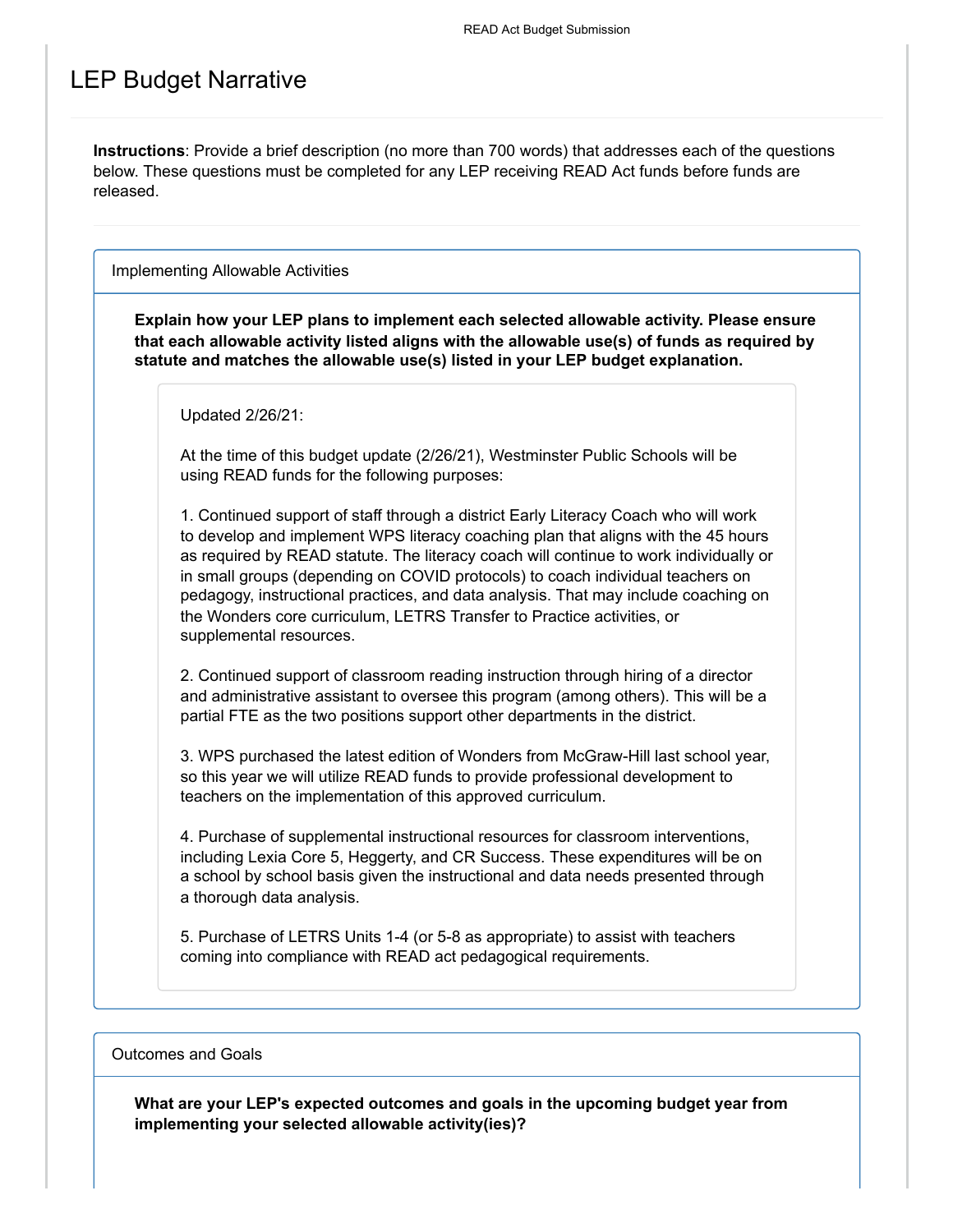Our goals for the next budget year with respect to the READ Act are the following:

1. Ensure that all K-3 instructional staff (including core teachers and interventionists) are properly trained in reading pedagogy in order to come into compliance with the READ act requirements. This includes taking a differentiated approach to professional development to ensure that staff have access to appropriate professional development opportunities that align with their individual skill set and past educational background.

2. Develop a staffing plan to ensure the K-3 staff for the 21-22 school year have all met necessary READ act requirements.

3. Continue to focus intensive instructional efforts towards struggling readers, especially at the tradition "1st grade" level where the district tends to see the largest deficiencies in student reading scores.

Potential Barriers

**What are potential barriers in reaching your expected outcomes and goals? How do you plan to address and/or overcome these barriers?**

Potential barriers:

Updated 2/26/21:

1. Continued instructional interruptions to interventions and reading small groups due to COVID-19 instructional health restrictions. Our current restrictions are making it challenging to run small group or individualized instruction with intervention staff because of the need to maintain cohorts. All Title 1 interventions are done virtually right now as they cannot take place in person. This causes significant challenges in terms of high-quality interventions with students.

2. Coaching continues to be a challenge as teachers need to be working remotely with coaches due to COVID health restrictions. This leads to some issues with the quality of the observations of instruction by the coaches. Not an insurmountable hurdle but definitely an issue with the quality of coaching.

3. Student attendance continues to be sporadic with many of our young students. While we are using all the resources at our disposal to get students back in school, we still see many students missing school during the pandemic or being nominally engaged in online learning.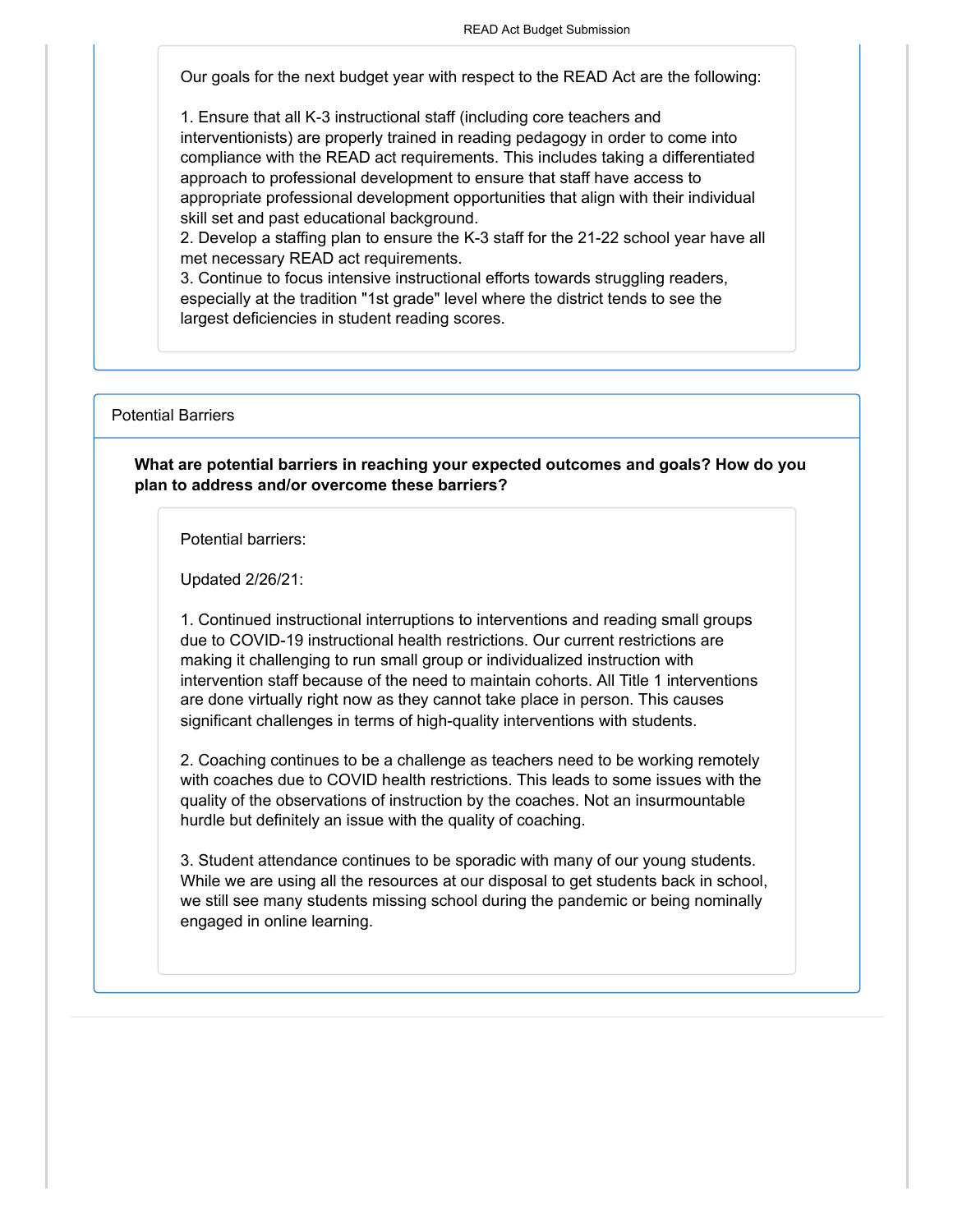# Budget Details

#### Budget Request

For each allowable activity in the budget:

- Select each allowable activity your LEP plans to use READ Act funds for in the upcoming budget year. Ensure that each allowable activity is aligned with the allowable uses of READ funds as required in statute.
- Select each of the instructional program(s) from the drop down list provided that your LEP plans to use in the upcoming budget year. If an instructional program is not listed, please provide the name of the instructional program(s) in the "other" box
- Input the amount requested, the associated program and object codes, and fiscal year. Input the salary position and FTE amount, if applicable.
- Ensure that budgeted costs are clearly tied to the allowable activity and are calculated with detail in the "description of activity" field.

| ID<br><b>Ref</b> | Allowable<br><b>Activity</b> | Instructional<br>Program | <b>Program Code</b>                                                           | <b>Object Code</b>                                           | <b>Salary</b><br><b>Position</b> | <b>FTE</b> | <b>Description of</b><br><b>Activity</b>                                           | <b>Requested</b><br><b>Amount</b> |
|------------------|------------------------------|--------------------------|-------------------------------------------------------------------------------|--------------------------------------------------------------|----------------------------------|------------|------------------------------------------------------------------------------------|-----------------------------------|
| 3680             | Other<br>Services            |                          | Support<br>Program (2100,<br>2200, 2600,<br>2700, 2800,<br>2900, and<br>3300) | 0100<br><b>Salaries</b>                                      | 218<br>Instructional<br>Coach    | 1.00       | Instructional<br>Coach for K-3.                                                    | \$89,871.62                       |
| 3681             | Other<br>Services            |                          | Support<br>Program (2100,<br>2200, 2600,<br>2700, 2800,<br>2900, and<br>3300) | 0200<br>Employee<br><b>Benefits</b>                          | 218<br>Instructional<br>Coach    | 0.00       | Benefits for<br>Instructional<br>Coach for K-3.                                    | \$10,373.57                       |
| 3682             | Core<br>Reading              |                          | Instructional<br>Program<br>$(0010 - 2000)$                                   | 0100<br><b>Salaries</b>                                      | 000 Other                        | 0.00       | Funding for<br>providing<br>afterschool<br>reading tutoring                        | \$70,152.91                       |
| 3683             | <b>PD</b><br>Programming     |                          | Instructional<br>Program<br>$(0010 - 2000)$                                   | 0300<br>Purchased<br>Professional<br>& Technical<br>Services |                                  |            | <b>LETRS Units 1-4</b><br>or 5-8 for staff to<br>meet CO READ<br>act requirements. | \$89,340.50                       |
| 4354             | Tutoring<br>Services         |                          | Support<br>Program (2100,<br>2200, 2600,<br>2700, 2800,<br>2900, and<br>3300) | 0200<br>Employee<br><b>Benefits</b>                          | 000 Other                        | 0.00       | <b>Budgeting for</b><br>benefits for<br>afterschool<br>tutoring.                   | \$10,231.67                       |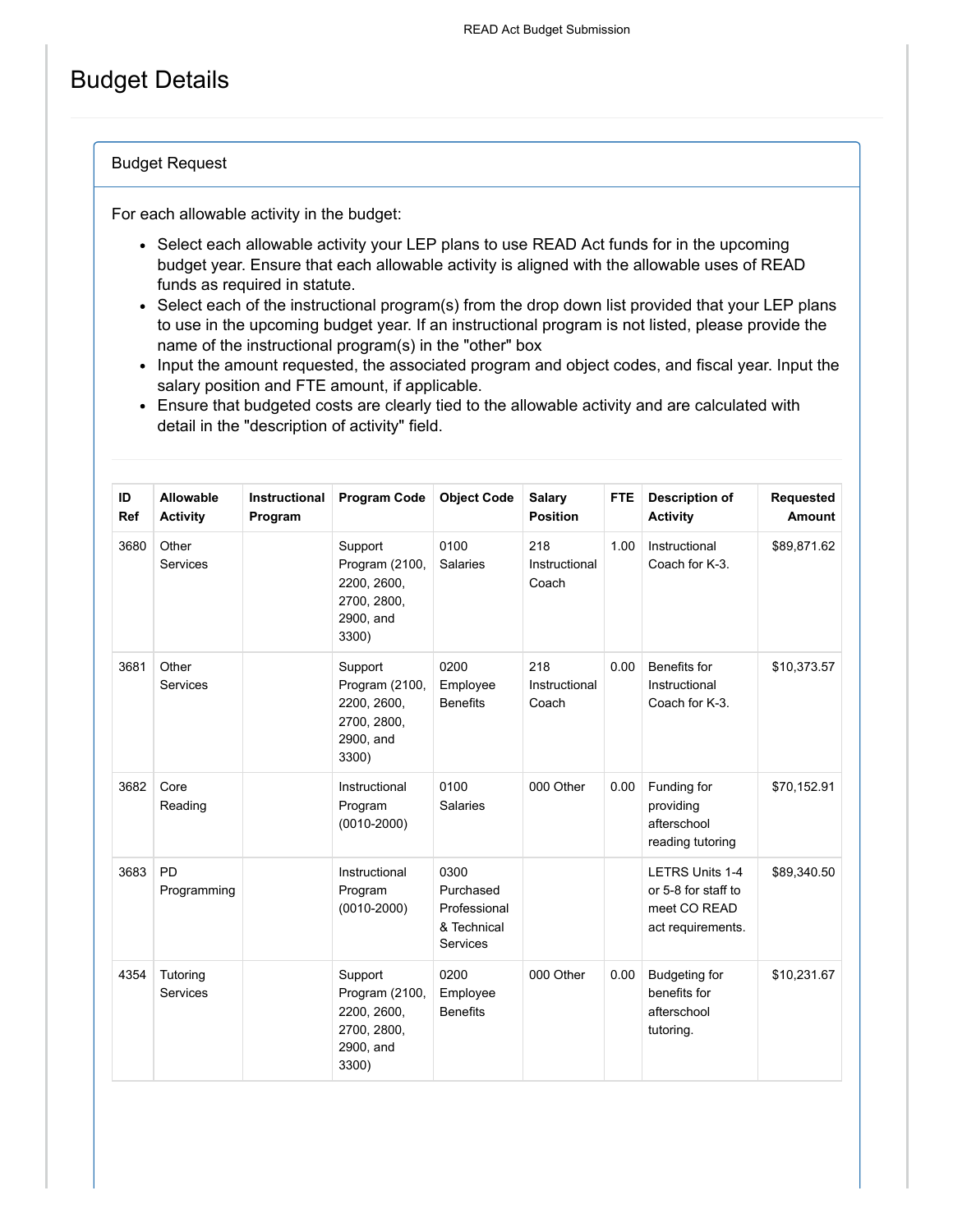#### READ Act Budget Submission

| 4441 | Core<br>Reading          | Instructional<br>Program<br>$(0010 - 2000)$                                   | 0100<br><b>Salaries</b>             | 000 Other | 0.20 | Portion of<br>administrator<br>salary to oversee<br><b>READ Act and</b><br>corresponding<br>professional<br>development. | \$50,198.26  |
|------|--------------------------|-------------------------------------------------------------------------------|-------------------------------------|-----------|------|--------------------------------------------------------------------------------------------------------------------------|--------------|
| 4442 | Core<br>Reading          | Instructional<br>Program<br>$(0010 - 2000)$                                   | 0200<br>Employee<br><b>Benefits</b> | 000 Other | 0.00 | Benefits for<br>administrator<br>overseeing READ<br>Act                                                                  | \$15,263.98  |
| 4524 | Summer<br>School         | Support<br>Program (2100,<br>2200, 2600,<br>2700, 2800,<br>2900, and<br>3300) | 0600<br>Supplies                    |           |      | Miscellaneous<br>supplies to<br>support READ act<br>implementation                                                       | \$9,017.75   |
| 4536 | Other<br><b>Services</b> | Support<br>Program (2100,<br>2200, 2600,<br>2700, 2800,<br>2900, and<br>3300) | 0100<br><b>Salaries</b>             | 000 Other | 0.20 | Salary for admin<br>assistant to<br>support the READ<br>act program<br>implementation                                    | \$5,909.92   |
| 4537 | Other<br><b>Services</b> | Instructional<br>Program<br>$(0010 - 2000)$                                   | 0200<br>Employee<br><b>Benefits</b> | 000 Other | 0.00 | Benefits for admin<br>assistant to<br>support the READ<br>act<br>implementation                                          | \$2,246.68   |
|      |                          |                                                                               |                                     |           |      | Allocation:                                                                                                              | \$514,040.07 |
|      |                          |                                                                               |                                     |           |      | <b>Budgeted Amount:</b>                                                                                                  | \$352,606.86 |
|      |                          |                                                                               |                                     |           |      | Funds Remaining:                                                                                                         | \$161,433.21 |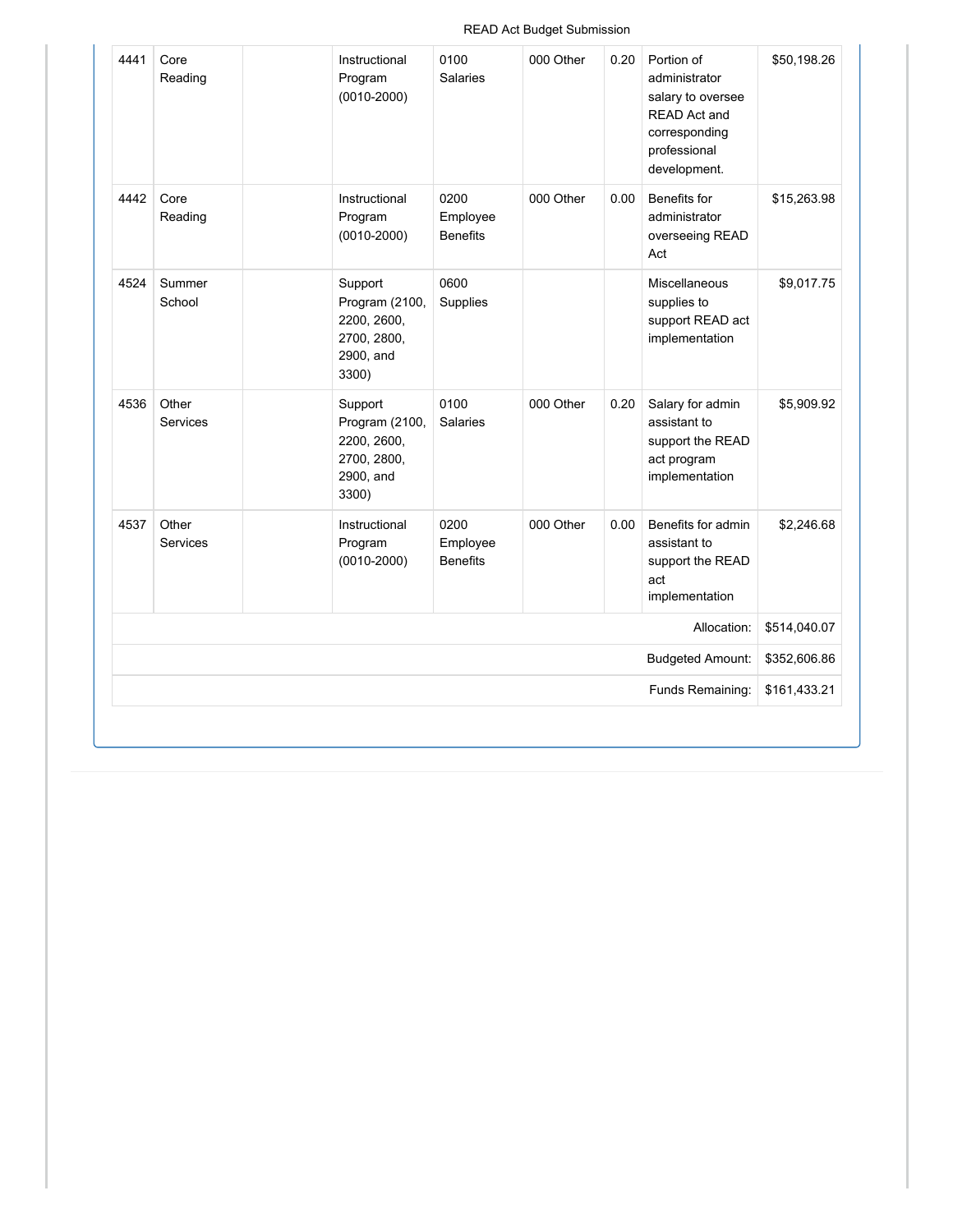# Budget Summary

# Budget Program Totals

## **Instructional Program (0010-2000)**

| <b>Object Codes</b>                              |                              | Total        |
|--------------------------------------------------|------------------------------|--------------|
| 0100 Salaries                                    |                              | \$120,351.17 |
| 0200 Employee Benefits                           |                              | \$17,510.66  |
| 0300 Purchased Professional & Technical Services |                              | \$89,340.50  |
|                                                  | <b>Budget Program Total:</b> | \$227,202.33 |

## **Support Program (2100, 2200, 2600, 2700, 2800, 2900, and 3300)**

| <b>Object Codes</b>          | <b>Total</b> |
|------------------------------|--------------|
| 0100 Salaries                | \$95,781.54  |
| 0200 Employee Benefits       | \$20,605.24  |
| 0600 Supplies                | \$9,017.75   |
| <b>Budget Program Total:</b> | \$125,404.53 |

| <b>Allowable Activity Totals</b> |              |
|----------------------------------|--------------|
| <b>Activity</b>                  | <b>Total</b> |
| Core Reading                     | \$135,615.15 |
| <b>Other Services</b>            | \$108,401.79 |
| PD Programming                   | \$89,340.50  |
| Summer School                    | \$9,017.75   |
| <b>Tutoring Services</b>         | \$10,231.67  |

READ Budget Totals